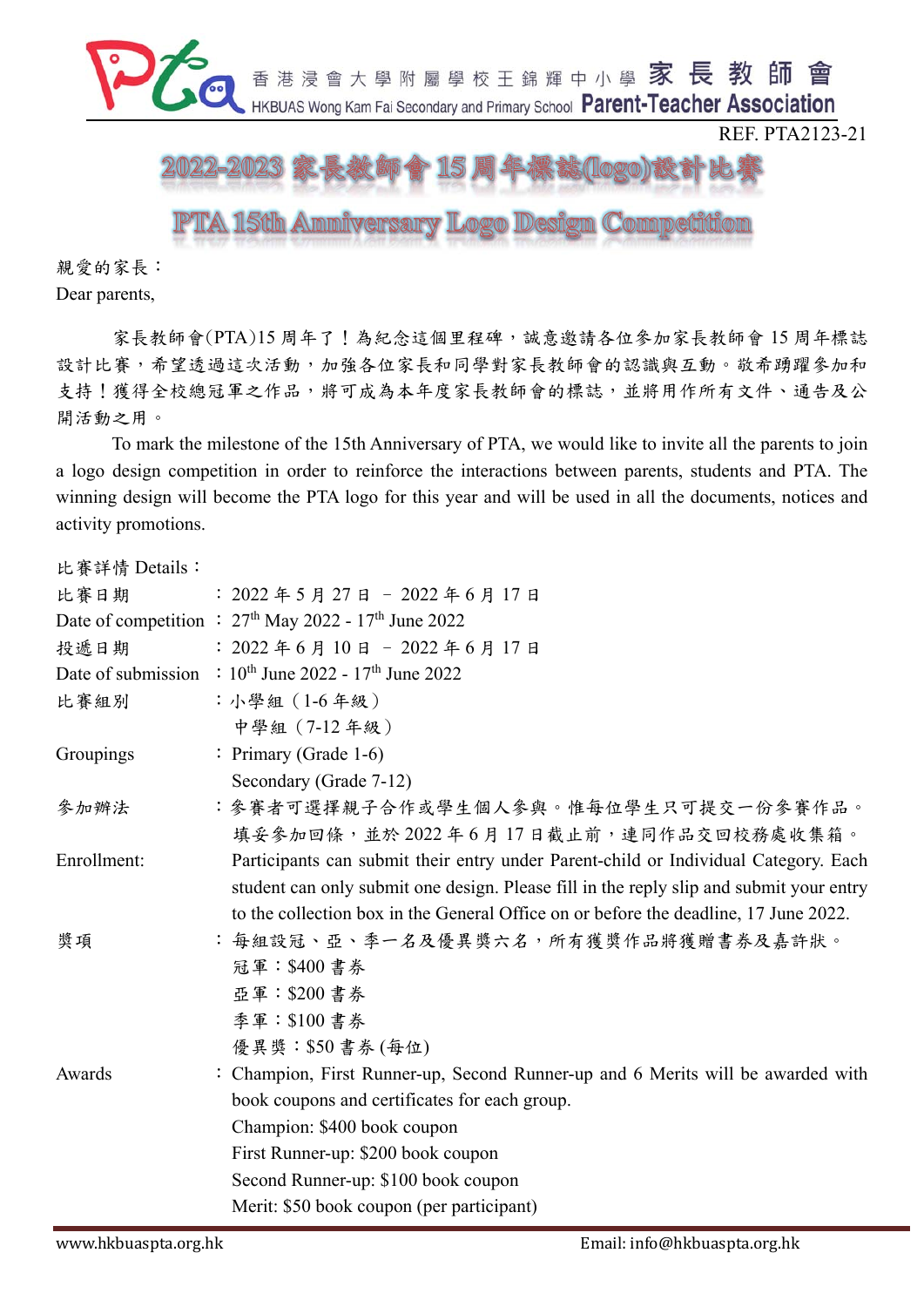

| 評分準則             | : 家校合作元素 30%; 15 周年元素 30%; 創意 20%; 整體視覺 20%<br>** 親子合作參賽者按評分準則計算後 x0.8 為最終可得分數。                                                                                                                                                                                                                                                                                                                                                                                                                                                                                                                           |  |  |
|------------------|-----------------------------------------------------------------------------------------------------------------------------------------------------------------------------------------------------------------------------------------------------------------------------------------------------------------------------------------------------------------------------------------------------------------------------------------------------------------------------------------------------------------------------------------------------------------------------------------------------------|--|--|
| Grading criteria | : elements of home-school cooperation 30%, elements of 15th Anniversary 30%,<br>creativity 20%, Overall impression 20%<br>** Final scores of the designs from the Parent-child category will be adjusted by<br>multiplying 0.8 from the original score.                                                                                                                                                                                                                                                                                                                                                   |  |  |
| 評審委員會            | :中小學校長及中小學美術科老師                                                                                                                                                                                                                                                                                                                                                                                                                                                                                                                                                                                           |  |  |
| Judges           | : Principals and Visual Art teachers from Primary and Secondary School                                                                                                                                                                                                                                                                                                                                                                                                                                                                                                                                    |  |  |
| 作品規格             | :A4尺寸(21x29.5cm),接受手繪或用電腦創作,作品背後必須貼上以下回條。                                                                                                                                                                                                                                                                                                                                                                                                                                                                                                                                                                 |  |  |
| Dimension        | : A4 size (21x29.5 cm), drawing or computer creation are both accepted. Please attach<br>the following reply slip behind the design.                                                                                                                                                                                                                                                                                                                                                                                                                                                                      |  |  |
| 注意事項             | : (1)參賽者不得盜用任何具有版權的書本、網頁、圖畫、文字及其他媒體。<br>(2) 參賽者提交作品後即表示同意本會將參賽作品內所有資料編號、刪除、複<br>製、存檔、傳書、發佈及展示作非商業用途。<br>(3)所有參賽作品版權由本會擁有。為方便標誌印刷或複製生產,本會有權對<br>獲獎獎品進行適當的修改。                                                                                                                                                                                                                                                                                                                                                                                                                                               |  |  |
| Reminders        | : (1) Participants shall not plagiarize or misappropriate work of other or infringe the<br>copyright of any books, webpages, pictures, text or any form of media.<br>(2) By submitting the work, Participants agrees the Organizer to use, delete, copy,<br>save, send, publish and display all information for non-commercial purposes.<br>(3) By submitting the work, Participants agrees that the Organiser to own the<br>copyrights of the submitted work. The Organiser reserves the rights to make<br>appropriate modifications to the winning work for future printing or reproduction<br>of logo. |  |  |

如有任何查詢,請於辦公時間內透過 iMail 與楊楠老師(小學)聯絡或致電 2637 2270 與陳佩柔老師(中 學)聯絡。

Should you have further enquiry, please contact Ms. Elva Yeung (Primary) through iMail or call Ms. Chan Pui Yau (Secondary) at 2637 2270 during office hours.

> 第 15 屆家長教師會謹啓 2022 年 5 月 27 日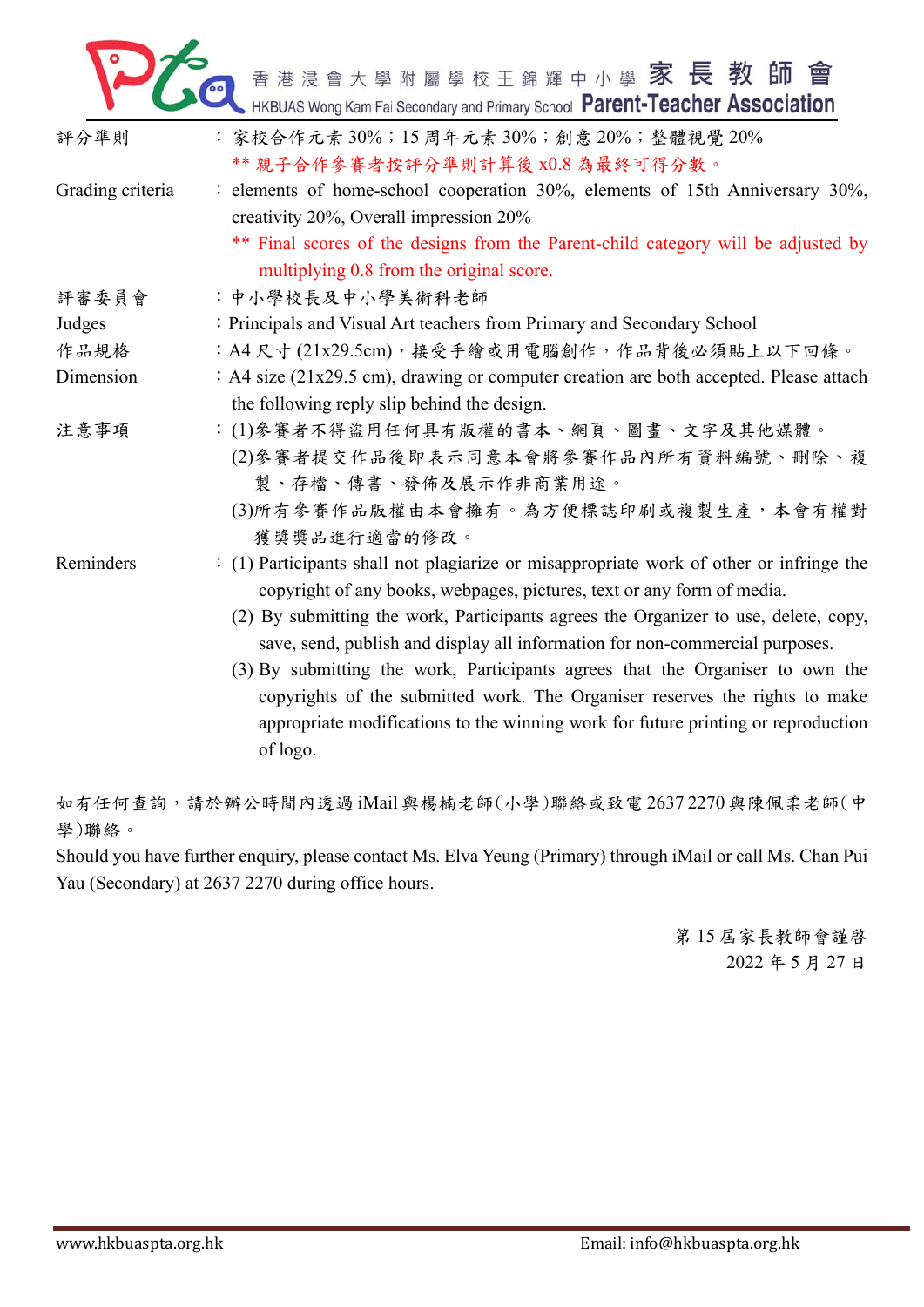

**TA 15th Ammiversary Logo Design Competition** 

## $\approx$  回條 PTA2123-21 $\approx$  $\approx$  **Reply Slip PTA2123-21** $\approx$ (請於 **6** 月 **3** 日或之前於 **eNotice** 選擇及簽回) **(Please kindly select and sign the eNotice on or before Friday, 3 June , 2022)**

 I'm interested to join the competition. 本人有興趣參加以上比賽。

| 小學組(1-6年級)             |
|------------------------|
| Primary (Grade 1-6)    |
| 中學組 (7-12年級)           |
| Secondary (Grade 7-12) |
| 學生個人作品                 |
| Individual entry       |
| 親子合作作品                 |
| Parent-child entry     |

- I'm not interested to join the competition. 本人沒有意願參加以上比賽。
- $\Box$  I have replied via another sibling's account. 本人已經其他子女戶口回覆。

| Student Name:         | Parent's Signature: |  |  |
|-----------------------|---------------------|--|--|
| Class<br>No.:         | Parent's Name:      |  |  |
| Parent's Contact No.: | Date                |  |  |